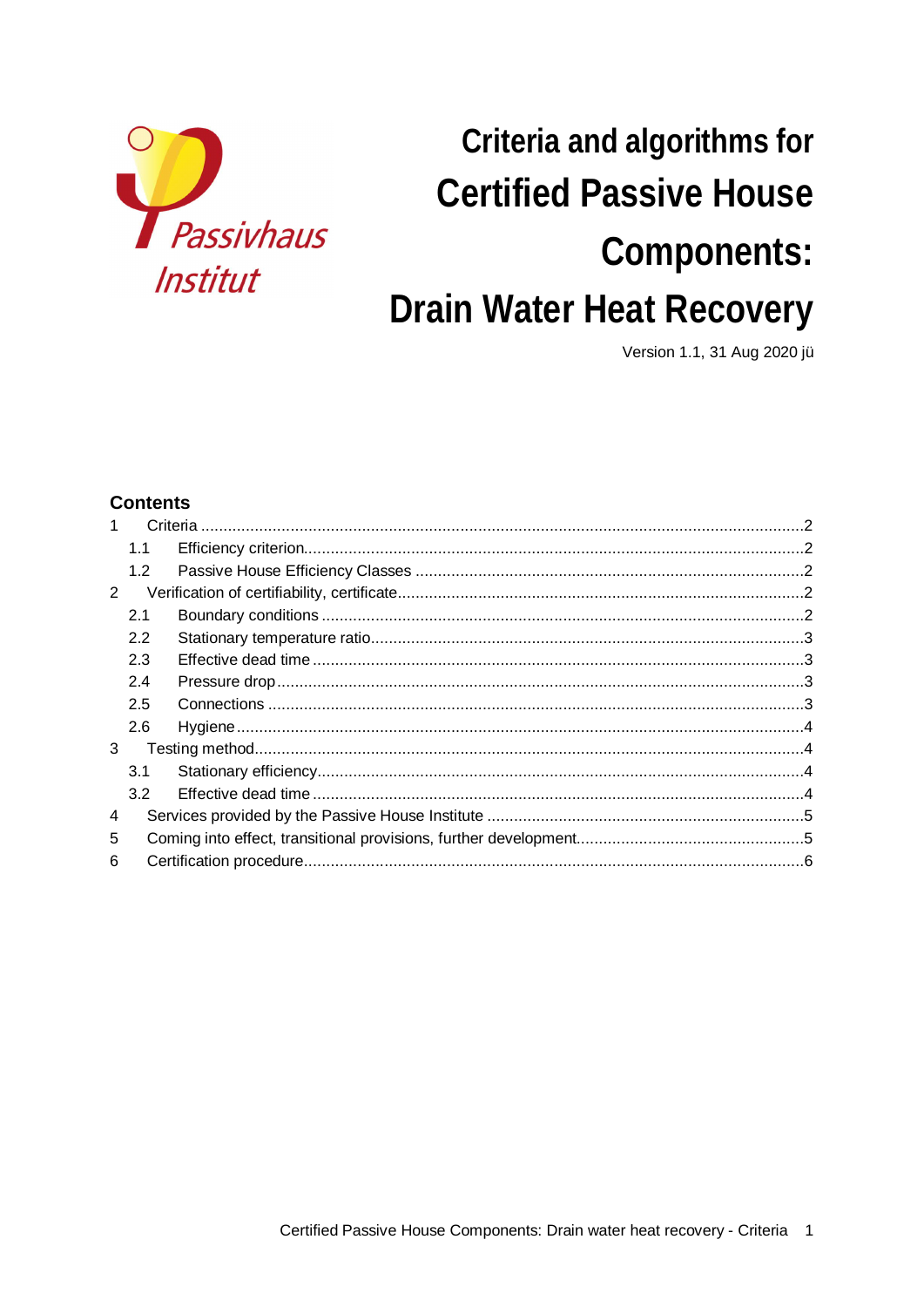# **1 Criteria**

Passive Houses provide optimal comfort with minimum energy costs; in addition, they are usually within the economically optimum range with reference to their life-cycle costs provided that competent planning is carried out and the necessary building components are available under functioning market conditions. Stringent criteria apply for the components used in Passive Houses. The criteria for certified Passive House components for heat recovery from shower water are derived from the following efficiency criterion:

## *1.1 Efficiency criterion*

Under standardised boundary conditions (balanced flow, cold water temperature 10 °C, shower head temperature 40 °C, waste water temperature 35 °C, negligible pipe lengths, indoor temperature 20 °C, shower duration 6 minutes, volume flow rate 8 litres/minute), the system reduces the useful energy expenditure for shower water by at least

#### **30 %\***

\* Note: Due to the temperature loss in the shower and to dynamic effects the useful energy savings typically amount to 75-80% of the stationary efficiency as defined in section 2.2.

## *1.2 Passive House Efficiency Classes*

Systems are divided into Efficiency Classes according to the amount of useful energy saved:

| saved       | Shower water - useful heat   Passive House Efficiency Class | <b>Description</b>      |
|-------------|-------------------------------------------------------------|-------------------------|
|             |                                                             |                         |
| $\geq 60\%$ | phA+                                                        | Very advanced component |
| $\geq 50\%$ | phA                                                         | Advanced component      |
| $\geq 40\%$ | phB                                                         | Basic component         |
| $\geq 30\%$ | phC                                                         | Certifiable component   |
| $< 30\%$    |                                                             | Not certifiable         |

**Table 1:** Passive House Efficiency Classes for Drain Water Heat Recovery

# **2 Verification of certifiability, certificate**

Evaluation of the HR systems will take place based on two parameters:

Stationary temperature ratio  $\eta_{stat}$  and effective dead time *t<sub>dead</sub>*.

## *2.1 Boundary conditions*

The parameters are determined under the following boundary conditions:

| Volume flow rate*:          | 8 l/min     |  |
|-----------------------------|-------------|--|
| Temperature of cold water:  | 8 to 13 °C  |  |
| Ambient temperature:        | 18 to 25 °C |  |
| Temperature of waste water: | 35 to 39 °C |  |

\* Balance of waste water and cold water. Approximate conversion to disbalanced operation only takes place in the energy balance tool for buildings PHPP (Passive House Planning Package). In principle,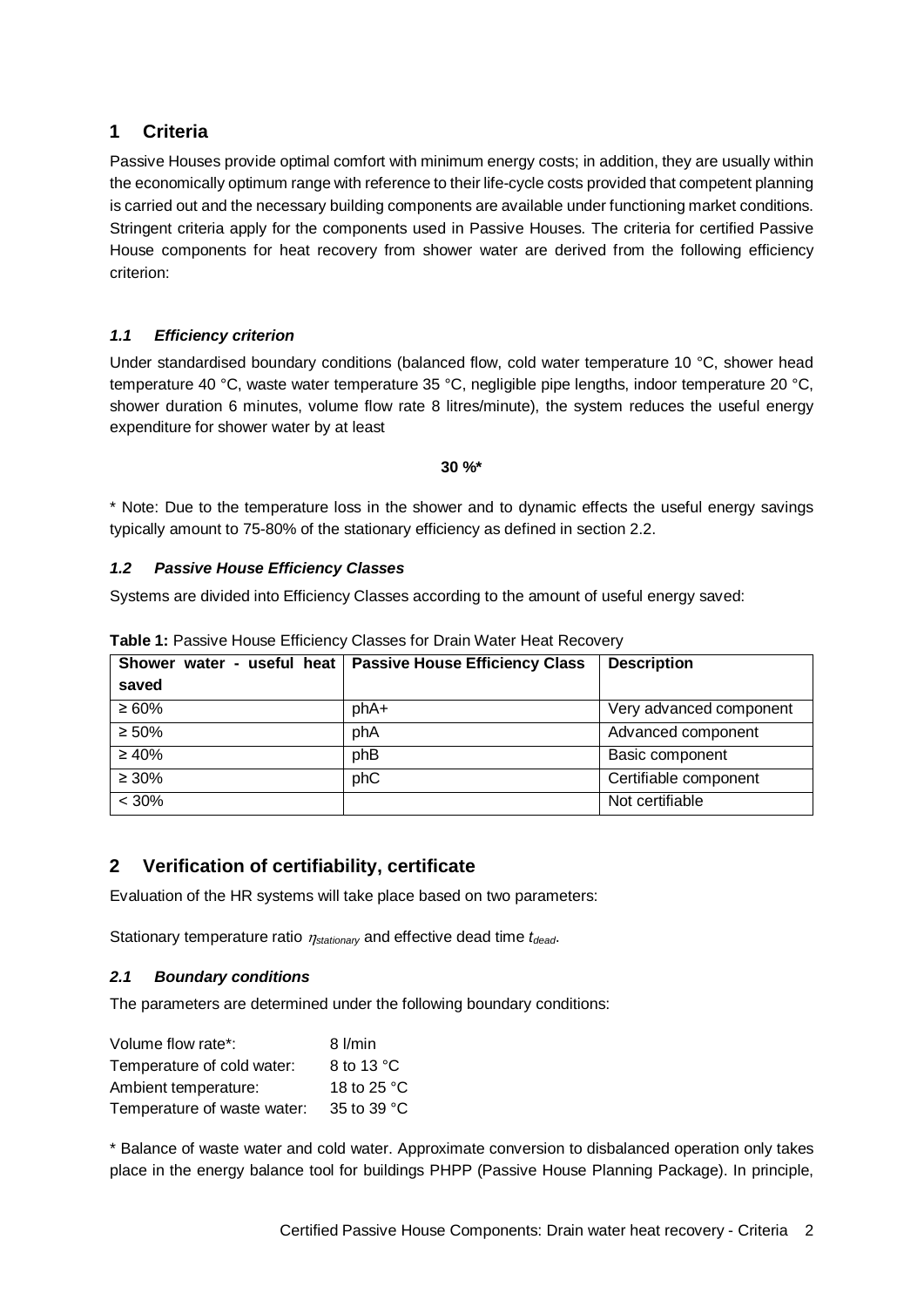large devices for e.g. multi-storey buildings, swimming pools, etc. with other volume flow rates are also certifiable, in which case the nominal volume flow rate will be clearly stated on the certificate.

#### *2.2 Stationary temperature ratio*

The temperature ratio

## h**stationary= (THR – Tcold water)/(Twaste water-Tcold water)**

characterises the degree of efficiency in steady-state continuous operation. Here, *THR* is the temperature of the cold water downstream of the heat exchanger.

#### *2.3 Effective dead time*

After the start of the shower process, temperatures will only gradually approach their values in steady state; an approximately exponential increase is typical. This is characterised as the "effective dead time" t<sub>dead</sub>.

The following chart illustrates the term effective dead time for a greatly simplified case. The method for calculating the effective dead time is explained in Section 3.2.



## *2.4 Pressure drop*

For informational purposes only, pressure drop on the fresh water side will be stated with the nominal volume flow rate (typically 8 l/min).

#### *2.5 Connections*

For informational purposes only, the sizes of the connecting pieces for waste water and fresh water will be stated.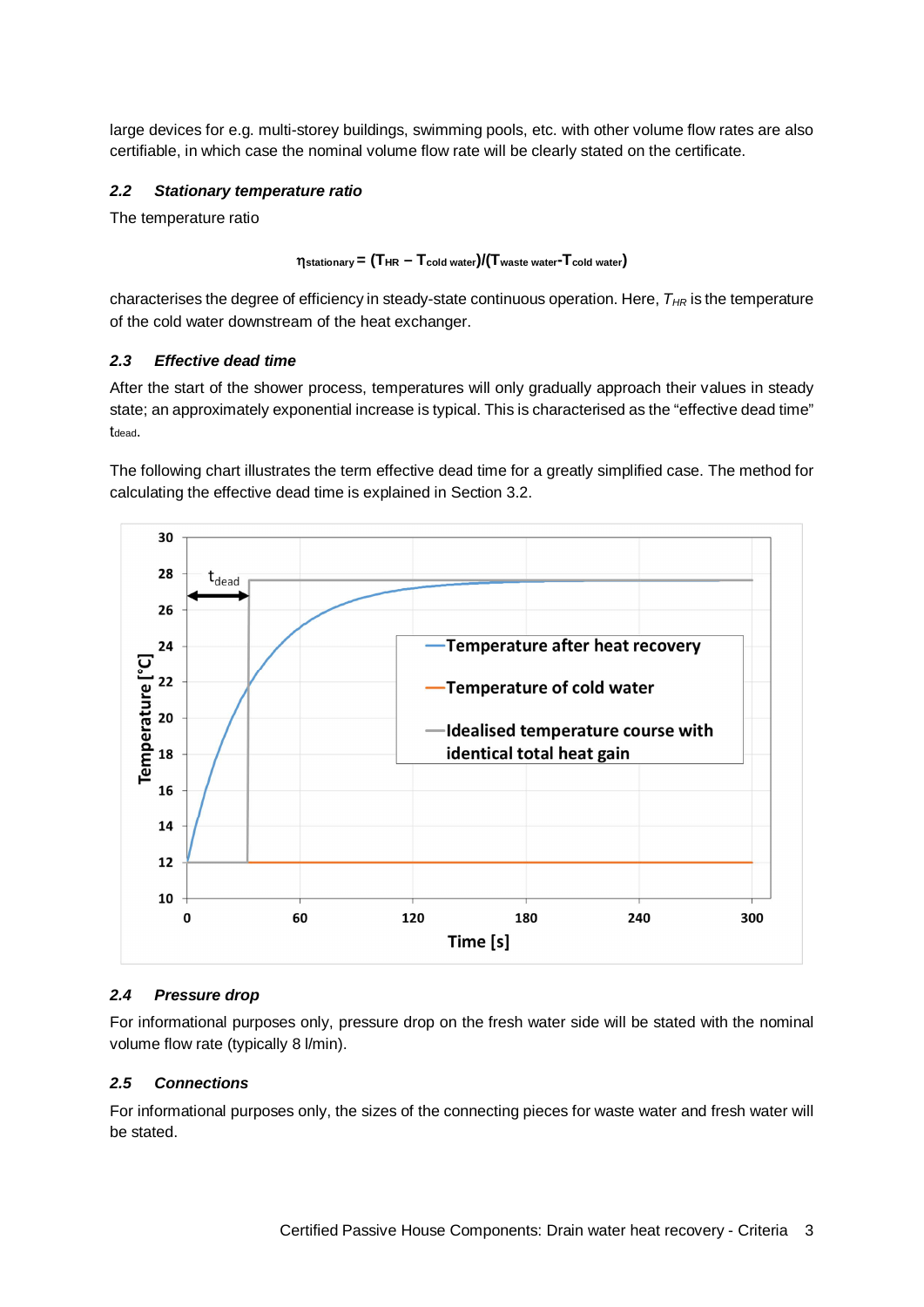#### *2.6 Hygiene*

Hygienic requirements are *not* tested in the certification process. However, as a prerequisite for certification, the manufacturer has to testify comprehensibly that the unit fulfils the requirement of EN 1717 for a double-wall separation of waste water and fresh water.

# **3 Testing method**

Determination of the stationary efficiency and the effective dead time will preferably take place jointly in a single measurement with a duration of 6 to 8 minutes. In doing so, the stationary efficiency can be determined from the temperatures during the last 20 seconds of the measurements.

Tests based on CAPE/RECADO-PQE, NEN 7120 or CSA B55 can be used. In some circumstances, raw data from the measurement or additional information may be required for this. Details must be agreed with the Passive House Institute.

The measurement will take place in an independent test laboratory.

## *3.1 Stationary efficiency*

The stationary efficiency should be measured with balanced mass flows (i.e. mass flow of waste water equal to mass flow of cold water) under the boundary conditions mentioned in Section 2.1. The measurement accuracy for the temperatures must be better than  $\pm 1$  K; a maximum of  $\pm 0.2$  K should be strived for. The result must be determined as an average value from at least 20 consecutive measurement points, taken during an interval of at least 20 s. Temperatures at the heat exchanger may not fluctuate more than  $\pm 1$  K during the measurement period.

#### *3.2 Effective dead time*

For determining the effective dead time, the heat exchanger and the water inside it must first be brought to room temperature. For this purpose, a rest time of at least 12 hours is appropriate. Hot and cold water is passed through the heat exchanger with balanced mass flows right from the start of the measurement. The temperatures at the heat exchanger connecting pieces and the mass flows are measured at intervals of 1 s at the most. The following heat quantities are calculated from these:

$$
Q_{max} = \int \dot{m}c_p (T_{waste\ water} - T_{cold\ water}) dt
$$

$$
Q_{HR} = \int \dot{m}c_p (T_{HR} - T_{cold\ water}) dt
$$

Here, *THR* is the temperature of the cold water downstream of the heat exchanger, *Qmax* is the maximum heat quantity which can be extracted from the waste water, and  $Q_{HR}$  is the heat quantity which is actually extracted. The duration of the entire measurement should be between 6 and 8 minutes.

The effective dead time *tdead* is defined by the following equation

$$
Q_{HR} = \eta_{stationary} \dot{m} c_p (T_{waste\ water} - T_{cold\ water}) (t_{total} - t_{dead})
$$
  
=  $\eta_{stationary} Q_{max} - \eta_{stationary} \dot{m} c_p (T_{waste\ water} - T_{cold\ water}) t_{dead}$ 

This results in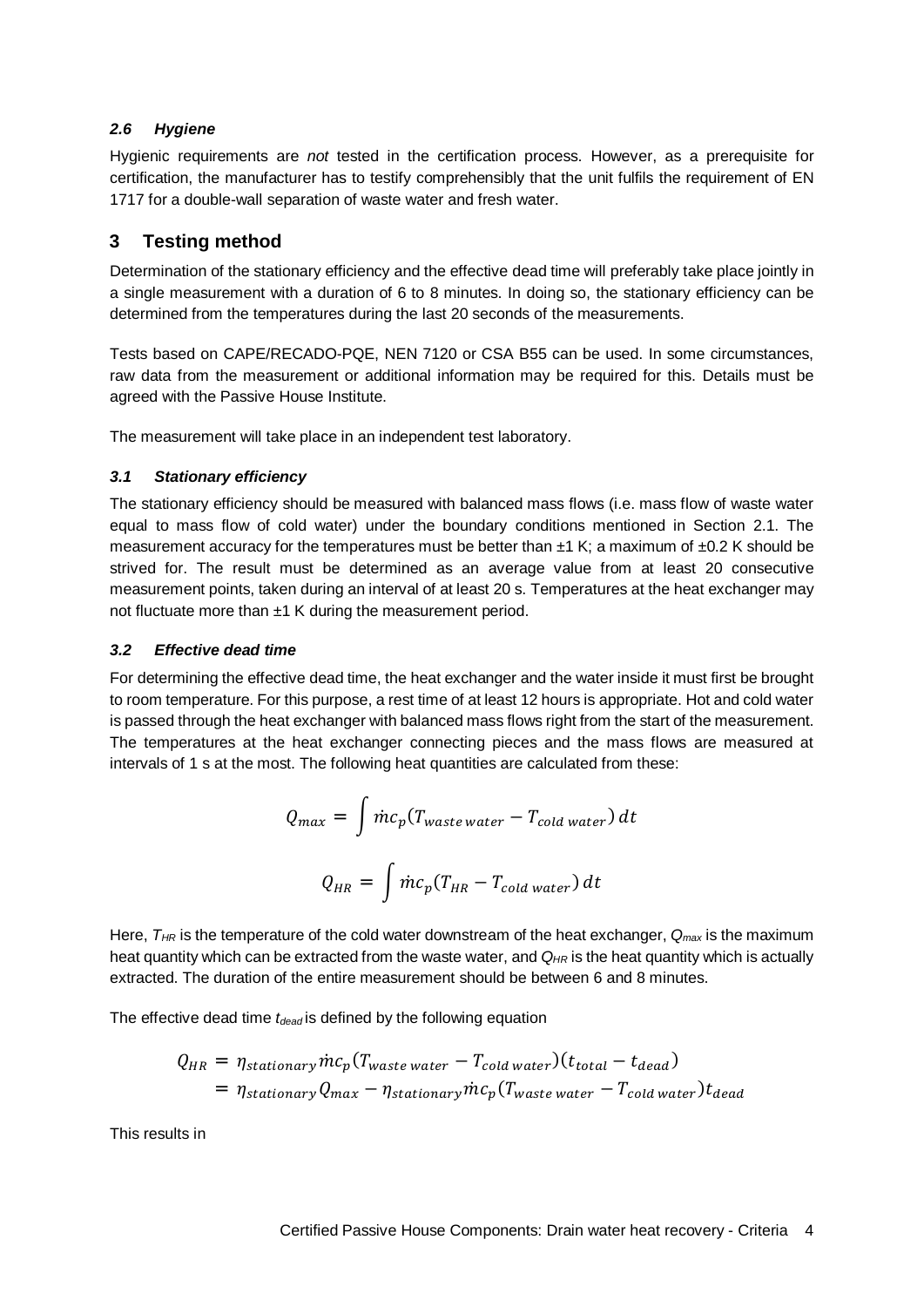$$
t_{dead} = \frac{Q_{HR}}{\dot{m}c_p(T_{waste\ water} - T_{cold\ water})}
$$

Average values for  $\dot{m}$ ,  $c_p$  and the temperatures during the measurement period should be used for the calculation.

#### *3.3 Pressure loss*

The pressure loss is taken from measurement data, too. If no measurements at the nominal volume flow rate are available, measured values are linearly interpolated. This results in a conservative estimate for the pressure loss. Extrapolation to higher flow rates, if required, is only possible under conservative assumptions, too, i.e. assuming a fully turbulent flow ( $\Delta p \sim Q^2$ ).

#### **4 Services provided by the Passive House Institute**

- 1. Calculation of the characteristic values  $\eta_{stationary}$  and  $t_{dead}$  based on the data provided by the client
- 2. Classification into a Passive House Efficiency Class
- 3. Issue of the certificate including presentation of the certifiied product on the Passive House Institute website.

## **5 Coming into effect, transitional provisions, further development**

The criteria and algorithms for certified Passive House components for Drain Water Heat Recovery come into effect in full with the publication of this document. The Passive House Institute reserves the right to make future amendments.